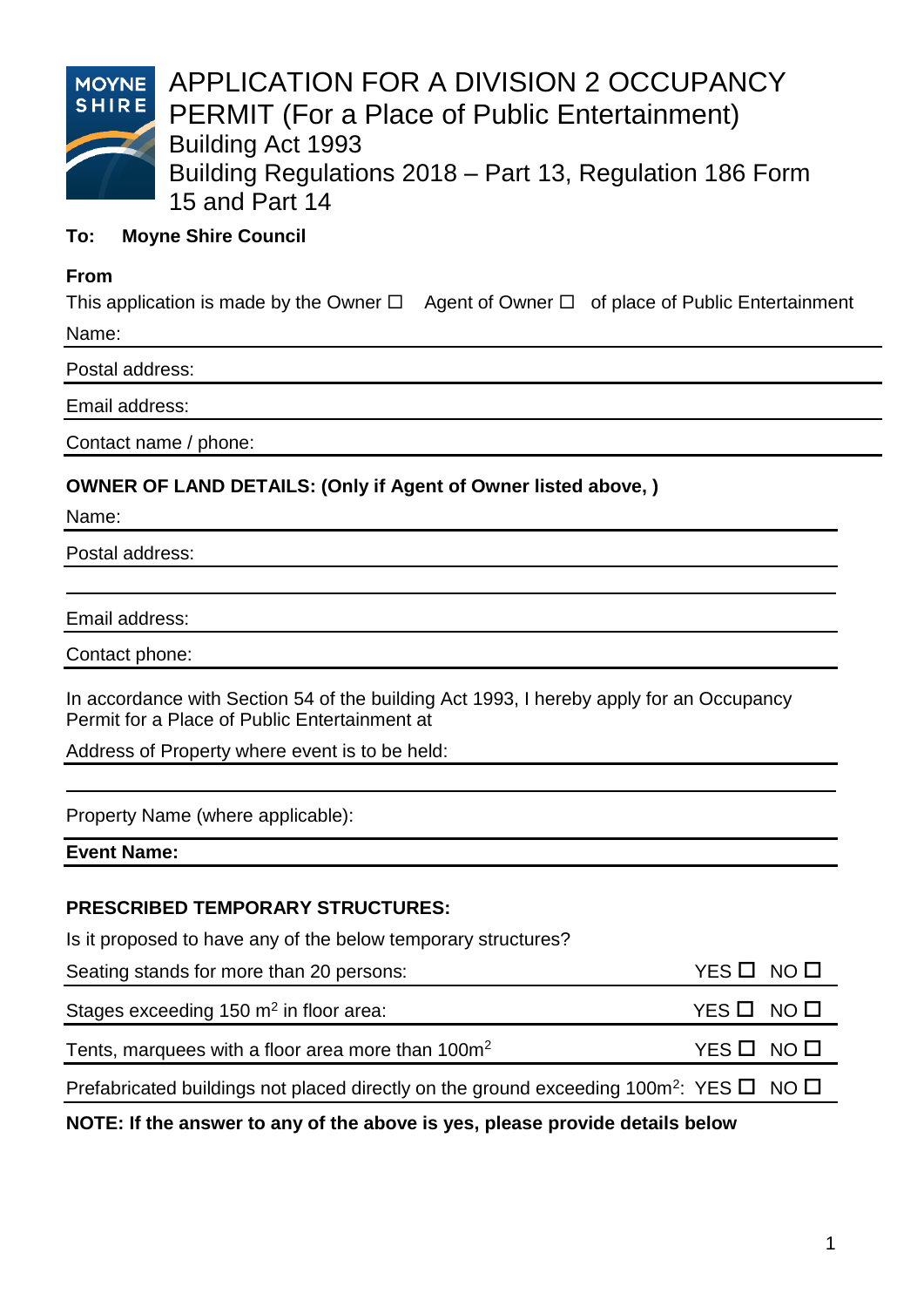Type of structure

Size/Capacity of structure

Building Authority Permit no

Hire Company

Hire Company Contact name

Hire Company Phone no.

(if more than one, please provide details as an attachment)

**Note: Location of all temporary structures to be indicated on the site plan for the event**

### **PERIOD OF OCCUPATION OF THE SITE (include time for establishment and removal):**

| Day               | <b>MON</b> | TUE. | <b>WED</b> | <b>THURS</b> | <b>FRI</b> | <b>SAT</b> | <b>SUN</b> |
|-------------------|------------|------|------------|--------------|------------|------------|------------|
| Date              |            |      |            |              |            |            |            |
| Commencement time |            |      |            |              |            |            |            |
| Conclusion time   |            |      |            |              |            |            |            |

## **LOCATION FOR THE DISPLAY OF OCCUPANCY PERMIT**

Note: Must be in a prominent position accessible to the public

Permit location:

## **NUMBER OF PERSONS:**

Indicate the maximum number of persons to be at the event at any one time.

Maximum Number of persons:

## **SAFETY OFFICER DETAILS:**

Name:

Address:

Mobile:

Qualifications:

Email:

(if more than one, please provide details as an attachment)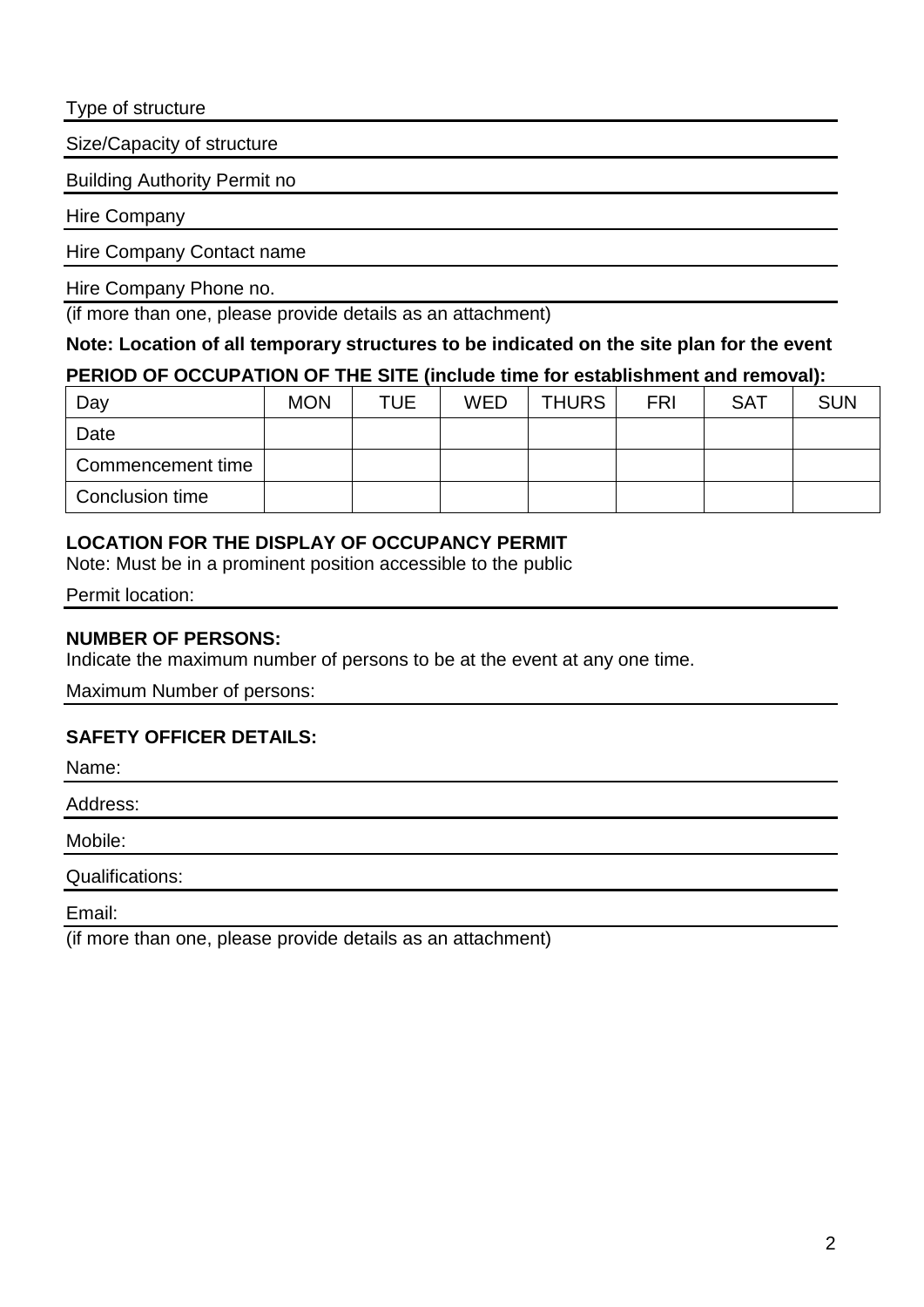## **TOILET FACILITIES:**

Notes:

- (i) One closet fixture for every 200 female persons or part thereof.<br>(ii) One closet fixture or urinal for every 200 male persons or part the
- One closet fixture or urinal for every 200 male persons or part thereof, at least 30% of which must be in the form of closet fixtures. Each 600mm continuous length of urinal is considered to be a urinal.
- (iii) One washbasin for every 200 persons.
- (iv) One unisex disabled closet fixture and washbasin for every 20,000 persons or part thereof.

Nominate the number and location of all existing and portable/temporary toilet facilities

|              | No of           |               | <b>No of Male Pans</b> |         |               | ້<br>No of      |               |                              |               | <b>No of Disabled Toilets</b> |               |
|--------------|-----------------|---------------|------------------------|---------|---------------|-----------------|---------------|------------------------------|---------------|-------------------------------|---------------|
|              | <b>Female</b>   |               |                        |         |               | <b>Unisex</b>   |               | <b>Male</b><br><b>Female</b> |               |                               |               |
|              | Closet          | Wash          | Closet                 | Jrinals | Wash          | Closet          | Wash          | Closet                       | Wash          | Closet                        | Wash          |
| Location     | <b>Fixtures</b> | <b>Basins</b> | <b>Fixtures</b>        |         | <b>Basins</b> | <b>Fixtures</b> | <b>Basins</b> | <b>Fixtures</b>              | <b>Basins</b> | <b>Fixtures</b>               | <b>Basins</b> |
|              |                 |               |                        |         |               |                 |               |                              |               |                               |               |
|              |                 |               |                        |         |               |                 |               |                              |               |                               |               |
|              |                 |               |                        |         |               |                 |               |                              |               |                               |               |
|              |                 |               |                        |         |               |                 |               |                              |               |                               |               |
| <b>TOTAL</b> |                 |               |                        |         |               |                 |               |                              |               |                               |               |

## **DRINKING WATER:**

Note: The location of all drinking water fountains/taps must be nominated on the site plan.

Nominate the number of drinking water fountains/taps:

# **SECURITY CROWD CONTROL:**

Nominate provisions for crowd control and security

The name of security organisation:

Contact phone number during event:

Number of crowd control officers to be used:

# **UNSAFE AREAS:**

Are there any unsafe areas where public access should be restricted i.e. portable generators, stages etc.

 $YES \Box$  NO  $\Pi$  If yes provide details and indicate locations on the site plan

## **EXITS:**

Note: exit locations and widths or doors or openings in fencing must be nominated on the site plan.

| YES O NO O<br>Has the location and widths of all exits been nominated on the site plan |  |
|----------------------------------------------------------------------------------------|--|
|----------------------------------------------------------------------------------------|--|

## **EMERGENCY EVACUATION:**

Note: An emergency plan/procedure must be provided with this application.

| Has an emergency plan for the event been provided | $YES$ D $NO$ D |  |
|---------------------------------------------------|----------------|--|
|---------------------------------------------------|----------------|--|